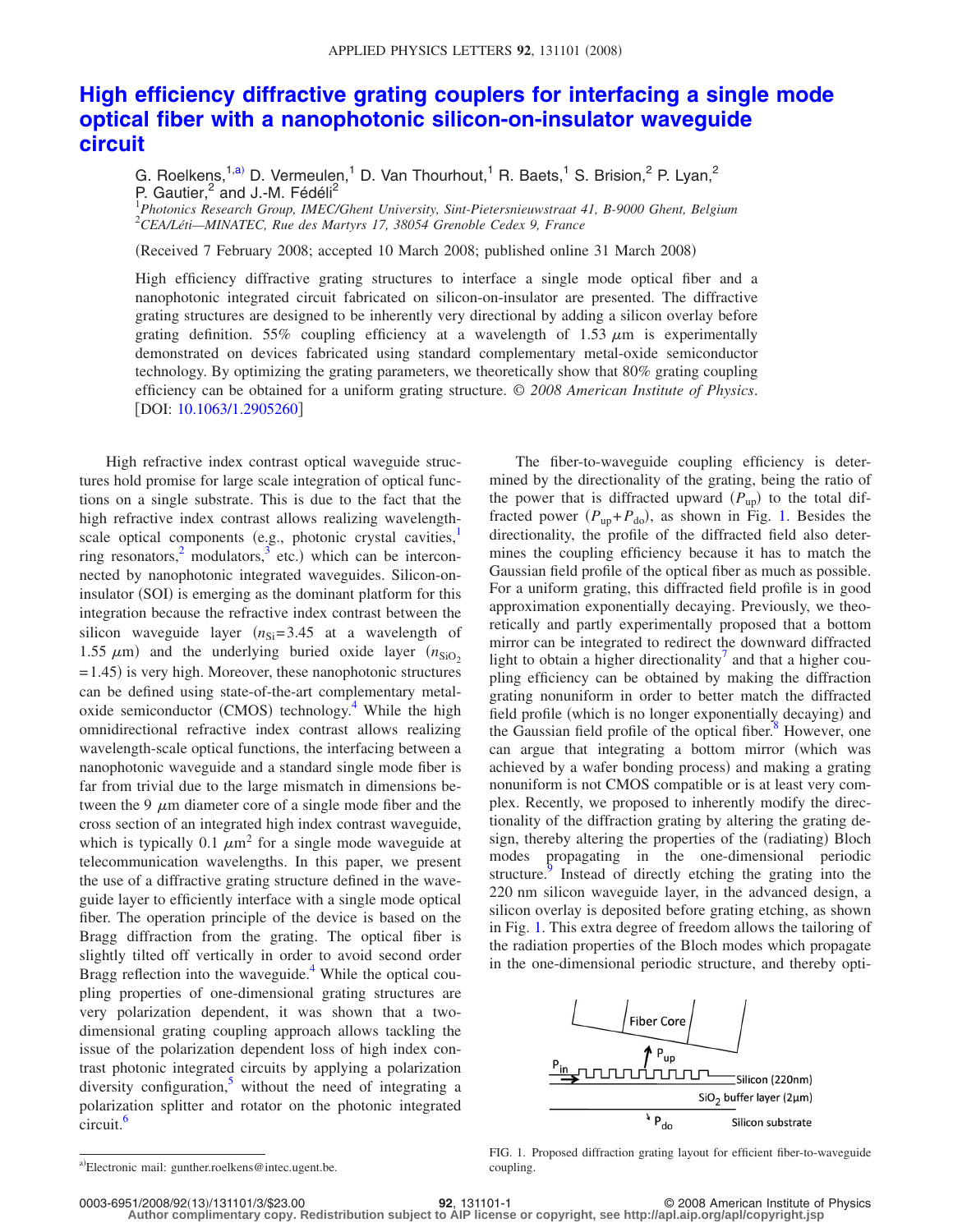<span id="page-1-0"></span>

FIG. 2. (a) SEM image of fabricated grating structure on a 10  $\mu$ m wide SOI waveguide and (b) a FIB cross section of the device revealing epitaxial layer thickness and grating etch depth.

mizing the coupling efficiency of the grating. By assuming a 50% grating duty cycle, 66% coupling efficiency between a single mode optical fiber and a 220 nm thick SOI waveguide layer at a wavelength of 1.55  $\mu$ m was predicted by using finite difference time domain (FDTD) simulations using a 150 nm silicon overlay thickness, a 610 nm period grating, and a 220 nm grating etch depth. These grating parameters are optimal because they allow the propagation of a radiating Bloch mode at 1.55  $\mu$ m in the periodic structure, which intrinsically radiates most of the power toward the superstrate and which has an attenuation length (which determines the decay length of the exponentially decaying diffracted field profile) that optimally matches with the 10.4  $\mu$ m 1/*e*<sup>2</sup> diameter of the Gaussian fiber mode profile. In this design, the light is diffracted under an angle of 10° with respect to the surface normal. This 66% fiber coupling efficiency is two to three times higher than those of standard grating structures, where the diffraction grating is directly defined into the silicon waveguide layer. $4$  Only by using free space optics to expand the fiber mode size can an efficiency comparable to that presented here be obtained from the standard grating structures, which is at the expense of the optical bandwidth (due to the lower grating strength) and at the expense of the ease of packaging.<sup>10</sup> In this paper, we report on the experimental realization and characterization of these Bloch mode engineered diffraction gratings. We will also show that by allowing a grating duty cycle different from 50%, coupling efficiencies up to 80% can be obtained by further optimizing the Bloch mode radiation properties.

The processing of the diffractive grating structure was performed on a 200 mm SOI wafer, consisting of a 220 nm silicon waveguide layer and a 2000 nm buried oxide layer on a silicon substrate. Standard CMOS technology was used for fabrication. After the deposition of a blanket  $SiO<sub>2</sub>$  hard mask, windows are opened in the hard mask, exposing the silicon waveguide layer, in order to locally define the silicon overlay. The silicon overlay is defined by epitaxial silicon growth in a reduced pressure chemical vapor deposition tool by using  $SiH_4$  at 700 °C. After silicon epitaxy, the  $SiO_2$  hard mask is removed and the diffraction grating and optical waveguides are defined by using 193 nm deep UV lithography and dry etching using a low-pressure/high-density  $Cl_2/O_2/He/HBr$  chemistry. A scanning electron microscope (SEM) image of the fabricated structures is shown in Fig.  $2(a)$  $2(a)$ , together with a focused ion beam (FIB) cross section of the device at the first slit of the grating [Fig.  $2(b)$  $2(b)$ ]. The SEM image shows the high quality silicon overlay on top of a  $10 \mu m$  wide SOI waveguide. From the cross section, one can conclude that 180 nm of silicon was epitaxially grown on the silicon waveguide layer (while 150 nm was targeted) and the etch depth is 250 nm (220 nm target). The width of the first

<span id="page-1-1"></span>

FIG. 3. Experimentally obtained fiber-to-waveguide coupling spectrum showing 55% maximum efficiency and a −1 dB optical bandwidth of 50 nm.

grating tooth is reduced due to a slight misalignment between the grating mask and the silicon overlay mesa. FDTD simulations show, however, that this has a negligible effect on the device efficiency. Simulation of these experimentally obtained diffractive grating structures shows a theoretical coupling efficiency of 59% for transverse electric polarized light, which is only slightly less than the optimal grating structure efficiency of 66%. The simulated −1 dB optical bandwidth is 55 nm. The diffractive grating structures were experimentally characterized by measuring the fiber-to-fiber transmission efficiency, where the light passes through a 6 mm long photonic wire with two identical diffraction gratings at each side to interface with single mode optical fibers. Index matching fluid was applied between the optical fiber facet and the diffraction grating to avoid reflections at the fiber facets.

The light in the input fiber was linearly polarized with the electric field vector parallel to the grating lines (transverse electric polarization). By assuming that the coupling spectra of both diffraction gratings are identical and neglecting the loss that the light experiences while propagating through the 6 mm long photonic wire, a lower boundary for the grating coupler efficiency is obtained. This coupling spectrum is plotted in Fig. [3,](#page-1-1) showing a 55% coupling efficiency and a −1 dB optical bandwidth of 50 nm, which is in good agreement with the simulations. This development results in a four to seven times enhancement of the fiber-tofiber transmission compared to standard gratings, which are directly etched in the silicon waveguide layer.<sup>4</sup>

While the demonstrated grating structures had a 50% duty cycle, for ease of fabrication, much can be gained in terms of efficiency by allowing a grating duty cycle different from this 50%. In order to assess the maximum obtainable efficiency for a uniform grating structure, a particle swarm optimization algorithm was used to optimize the properties of the radiating Bloch modes supported by the grating structure. FDTD simulations show that for a grating structure consisting of a 150 nm overlay, a 250 nm etch depth, a grating period of 710 nm, and a duty cycle of  $25\%$  (530 nm wide etched slits) up to 80% coupling efficiency can be obtained. This grating coupler has a −1 dB optical bandwidth of 50 nm and a −3 dB optical bandwidth of 100 nm. Supported by the good correspondence between the experiment and simulation for the structures presented above, it is believed that another important leap in coupling efficiency can be made toward the practical level of −1 dB fiber-to-waveguide coupling efficiency.

**Author complimentary copy. Redistribution subject to AIP license or copyright, see http://apl.aip.org/apl/copyright.jsp**